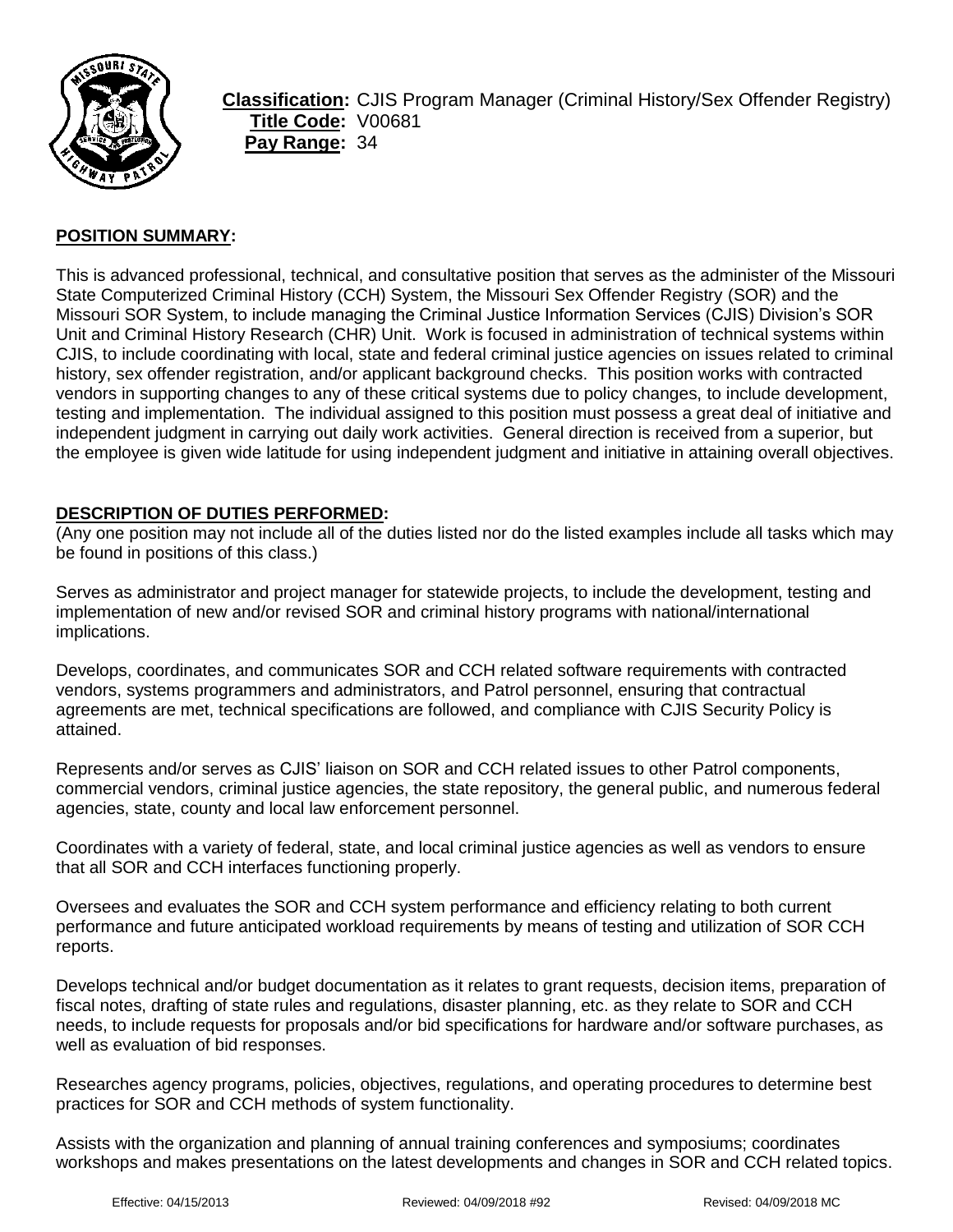# **Classification:** CJIS Program Manager (Criminal History/Sex Offender Registry) **Title Code:** V00681 **Pay Range:** 34 **Page 2** Page 2

Monitors and participates in the Federal Bureau of Investigation (FBI) CJIS Advisory Policy Board (APB) and Compact Council topic papers and decisions related to criminal history topics, as well as attends trainings and conferences, as needed.

Researches, prepares and compiles SOR and CCH related statistical information for various CJIS reports, MSHP reports, Custodian of Records Requests, and requests received from media sources, as well as research and support for audits, surveys and training curriculum.

Develops training and provides instruction to state, county, and local law enforcement personnel on state and federal regulations and procedures for Missouri state SOR and CCH information capture, submission, dissemination, and general standards.

Serves as the SOR and CCH subject matter expert and provides technical advice/assistance/support to state, county, and local law enforcement agencies on, to include reseraching developments technology and new and/or proposed legislation, as well as ensuring Office of Sex Offender Sentencing, Monitoring, Apprehending compliance in the state of Missouri.

Compiles training/information on SOR and CCH related topics for law enforcement agencies throughout the state via information submitted for publication in the CJIS newsletter, MSHP CJIS Website, CJIS Launchpad, etc.

Coordinates with Patrol Legal Counsel and the Missouri Attorney General's Office on SOR related issues and questions raised by current state law, proposed legislation, registering agencies and general public inquiry.

Serves and participates as a member of the statewide Sex Offender Management Committee to assist in drafting procedural and legislative changes.

Evaluates and provides mentorship to all staff, to include fostering a collaborative culture among those directly supervised, as well as external components.

Conducts formal and informal training of personnel.

Performs job related travel as necessary.

Performs other related work as assigned.

# **REQUIRED KNOWLEDGE, SKILLS, AND ABILITIES:**

Thorough knowledge of state and federal laws, rules and regulations pertaining to the collection, storage and dissemination of criminal records, to include criminal history record information and personally identifiable information.

Thorough knoweldge of Missouri's CCH system, the Electronic Biometric Transmission Standards (EBTS), the National Crime Information Center (NCIC) manual, Missouri's SOR system, CJIS Security Policy, and the Missouri state contract and procurement process

Comprehensive knowledge of General Accepted Accounting Principles (GAAP) and methods, as well as the conceptual and applied practices of governmental accounting, to include state and federal laws, rules and regulations governing the expenditure and reporting of state funds.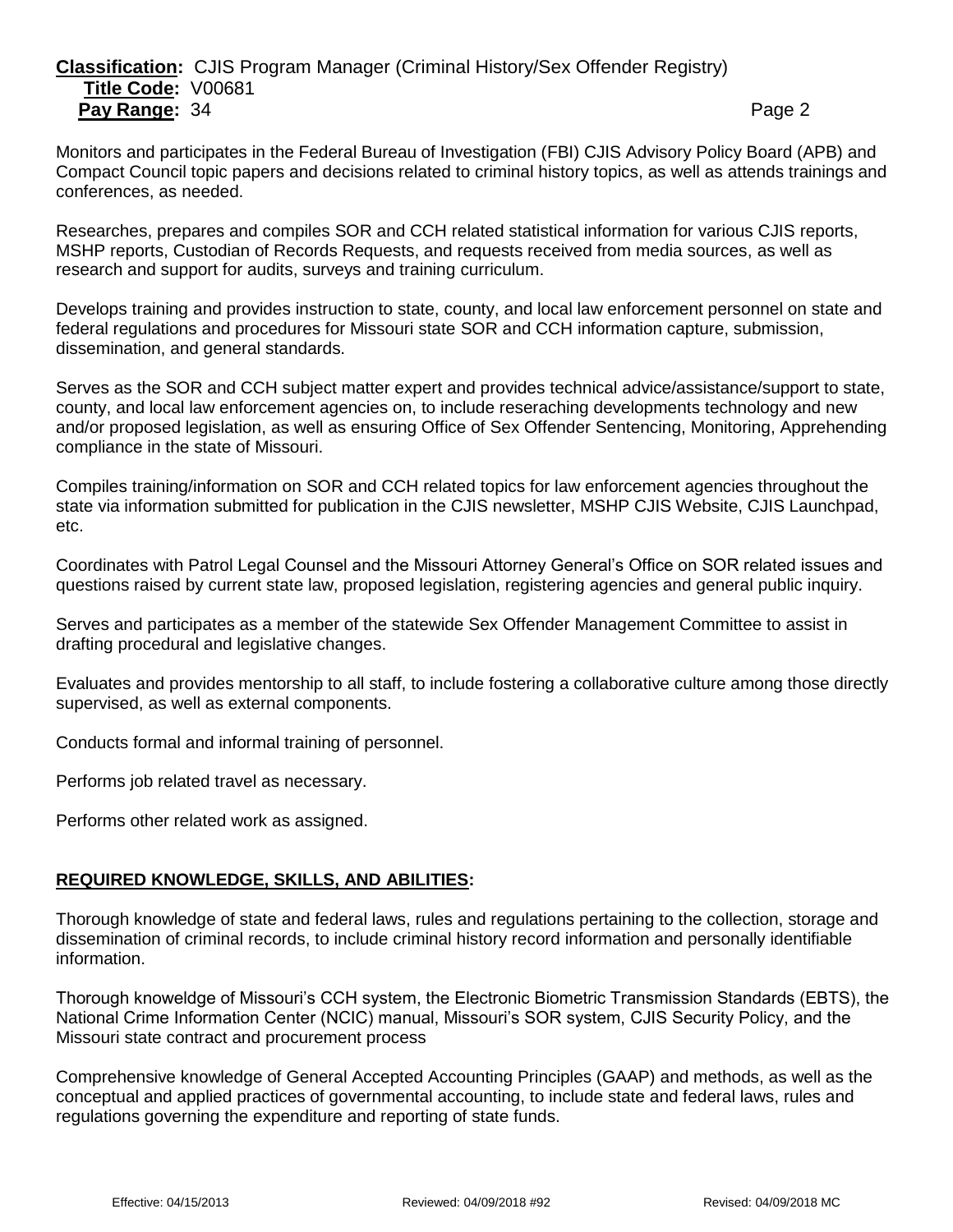# **Classification:** CJIS Program Manager (Criminal History/Sex Offender Registry) **Title Code:** V00681 **Pay Range:** 34 **Page 3** Page 3

Considerable knowledge of the principles of project management, the procurement process and the strategic planning process.

Considerable knowledge of basic principles and practices of supervisory and management techniques.

Working knowledge of modern office practices and procedures.

Working knowledge of the agency's functions and their inter-relationships, to include MSHP's policies, procedures, rules and regulations.

Knowledge of the flow of cases through the criminal justice system, to include the operation of local and state court systems.

Must possess excellent communication skills, both oral and written.

Must be skilled in time management techniques and prioritization.

Must possess excellent interpersonal skills to deal effectively with various personalities.

Ability to analyze, direct and manage the implementation of special projects, assignments and programs.

Ability to prepare and maintain standards, policies, procedures, guidelines, and technical manuals.

Ability to analyze and interpret monthly statistics, to include developing new and improved methods and techniques in response to CJIS data.

Ability to provide training sessions, meetings, and briefings at the request of supported agency personnel, and law enforcement or civic entities in a professional manner.

Ability to make presentations before large groups of people in a professional manner.

Ability to work closely as a cooperative team and display professionalism and team leadership in the training and supervision of others, to include the monitoring and evaluation of others.

Ability to work independtly in an organized, efficient manner and exercise judgement and discretion.

Ability to demonstrate excellent management skills.

Ability to provide technical assistance and guidance in work methods and program procedures.

Ability to operate basic office equipment as detailed in the description of duties.

Ability to handle restricted and confidential information in a professional manner and maintain the information as such.

Ability to communicate in English clearly and concisely, both orally and in writing.

Ability to establish and maintain harmonious working relations with others.

Ability to work with material that may be of a sexual nature relating to criminal activity (e.g., written material, photographs, and/or verbal language, etc.).